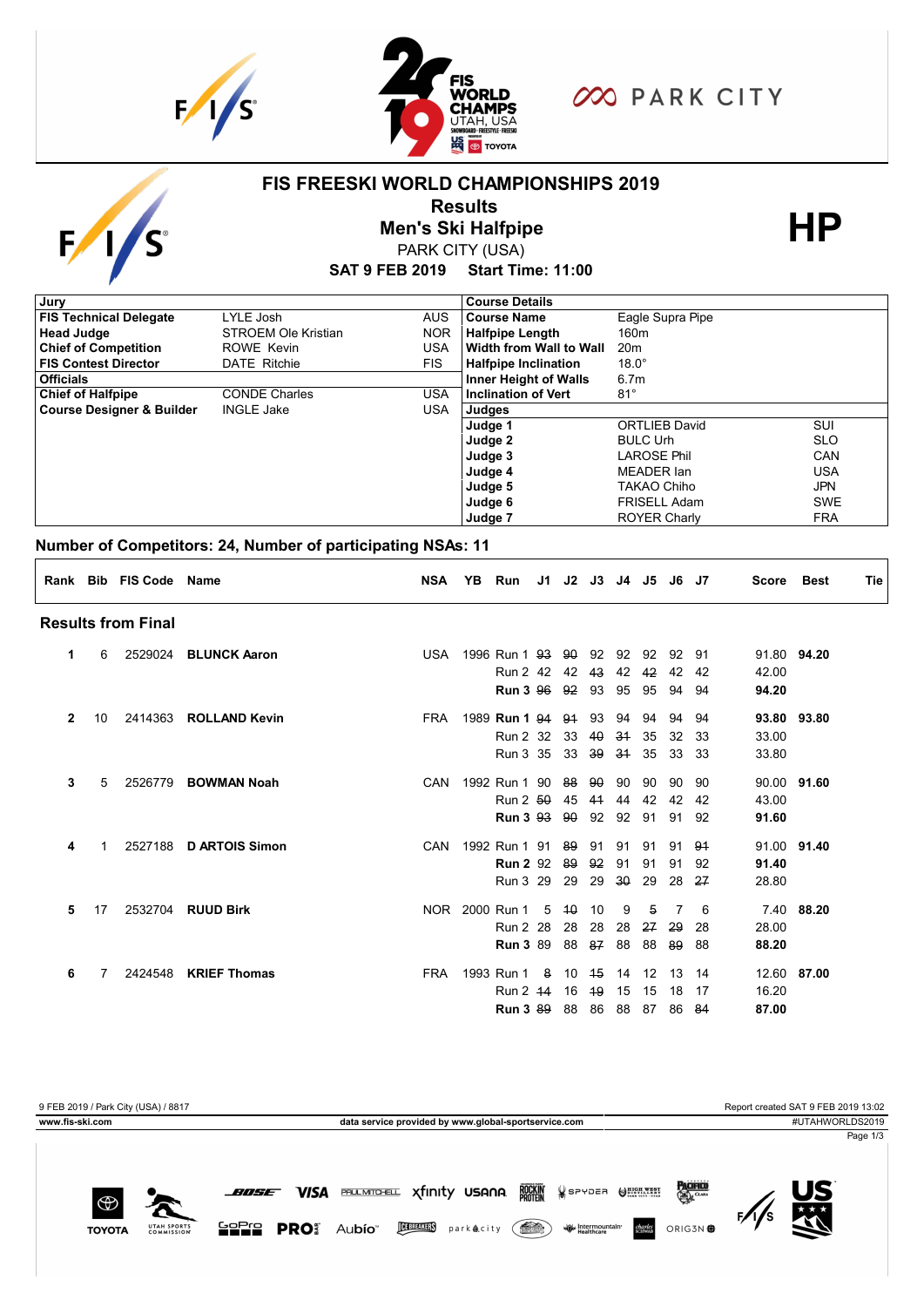



**OO PARK CITY** 

# $E$

## **FIS FREESKI WORLD CHAMPIONSHIPS 2019**

**Results**<br>
Men's Ski Halfpipe<br>
PARK CITY (USA)

PARK CITY (USA)

**SAT 9 FEB 2019 Start Time: 11:00**

# **Number of Competitors: 24, Number of participating NSAs: 11**

|    |    | Rank Bib FIS Code Name            |                        | <b>NSA</b> | YB | <b>Run</b>                       |   |      | J1 J2 J3 J4 J5 J6 J7 |                |       |              |                | Score | <b>Best</b> | Tie |
|----|----|-----------------------------------|------------------------|------------|----|----------------------------------|---|------|----------------------|----------------|-------|--------------|----------------|-------|-------------|-----|
| 7  | 2  |                                   | 2484582 WISE David     | USA        |    | 1990 Run 1 82 80 78 80 81        |   |      |                      |                |       | 81           | -81            |       | 80.60 86.60 |     |
|    |    |                                   |                        |            |    | <b>Run 2 88</b>                  |   | 87   | 84                   | 86             | 86    | 88           | 86             | 86.60 |             |     |
|    |    |                                   |                        |            |    | Run 3 88                         |   | 87   | 84                   | 85             | 86    | 86           | 86             | 86.00 |             |     |
| 8  | 4  |                                   | 2528504 FERREIRA Alex  |            |    | USA 1994 <b>Run 1 82 85</b>      |   |      | 83                   | 86             | 85    | 85           | 83             |       | 84.20 84.20 |     |
|    |    |                                   |                        |            |    | Run 2 31                         |   | 30   | 32                   | 30             | 30    | 30           | 31             | 30.40 |             |     |
|    |    |                                   |                        |            |    | Run 3 82 83                      |   |      | 84 86                |                | 85    | 83           | -82            | 83.00 |             |     |
| 9  | 3  |                                   | 2532823 PORTEOUS Nico  | NZL        |    | 2001 Run 1 33 32 25              |   |      |                      | 30             | 30    | 30           | 33             |       | 31.00 83.60 |     |
|    |    |                                   |                        |            |    | Run 2 33                         |   | 32   | 39                   | 32             | 33    | 34           | 34             | 33.20 |             |     |
|    |    |                                   |                        |            |    | <b>Run 3 83 86</b>               |   |      | 81                   | 85             | 84    | 85           | 80             | 83.60 |             |     |
| 10 | 9  |                                   | 2526889 SEATON Taylor  |            |    | USA 1990 Run 1 84 83 84 83       |   |      |                      |                | -83   | 82           | 83             |       | 82.80 82.80 |     |
|    |    |                                   |                        |            |    | Run 2 31 33                      |   |      | 30                   | 30             | 31    | $30^{\circ}$ | 30             | 30.40 |             |     |
|    |    |                                   |                        |            |    | Run 3 20                         |   | 18   | 20                   |                | 18 45 | 19           | - 19           | 18.80 |             |     |
|    |    | <b>Results from Qualification</b> |                        |            |    |                                  |   |      |                      |                |       |              |                |       |             |     |
| 11 | 8  |                                   | 2529721 MACKAY Brendan |            |    | CAN 1997 Run 1 75 72 70 69 70 70 |   |      |                      |                |       |              | - 68           |       | 70.20 84.00 |     |
|    |    |                                   |                        |            |    | <b>Run 2</b> 84 85               |   |      | 83 84                |                | 85    | 84           | 83             | 84.00 |             |     |
| 12 | 16 |                                   | 2531469 MARINEAU Evan  | <b>CAN</b> |    | 1998 Run 1 45                    |   | 46   |                      | 44 45          | 47    | 45           | 43             |       | 45.00 83.80 |     |
|    |    |                                   |                        |            |    | <b>Run 2 85 84</b>               |   |      | 83                   | 84             | 84    | 84           | 80             | 83.80 |             |     |
| 13 | 12 |                                   | 2531521 IRVING Birk    |            |    | USA 1999 Run 1 80                |   | 85   | 84                   | 85             | 84    | 84           | 81             |       | 83.60 83.60 |     |
|    |    |                                   |                        |            |    | Run 2 65 69                      |   |      | 65                   | 65             | 65    | 63           | -60            | 64.60 |             |     |
| 14 | 18 |                                   | 2529865 GOHL Andreas   | AUT        |    | 1994 Run 1                       | 6 | 6    | 3                    | $\overline{f}$ | 3     | 4            | $\overline{2}$ |       | 4.40 73.80  |     |
|    |    |                                   |                        |            |    | <b>Run 2</b> 72 75 70            |   |      |                      | 74             | 76    | 73           | - 75           | 73.80 |             |     |
| 15 | 13 |                                   | 2532432 BRIGUET Robin  | <b>SUI</b> |    | 1999 Run 1 70                    |   | 68   | 65                   | 62             | 60    | 60           | 64             |       | 63.80 63.80 |     |
|    |    |                                   |                        |            |    | Run 2 39                         |   | 37   | 36                   | 35             | 45    | 40           | 35             | 37.40 |             |     |
| 16 | 15 |                                   | 2532036 EGOROV Roman   | <b>RUS</b> |    | 1999 <b>Run 1</b> 66             |   | 60   | 60                   | 58             | 58    | 63           | 50             |       | 59.80 59.80 |     |
|    |    |                                   |                        |            |    | Run 2 39                         |   | 34   | 36                   | 41             | 46    | 34           | 33             | 36.60 |             |     |
| 17 | 52 |                                   | 2531611 COUDOUY Felix  | <b>FRA</b> |    | 1999 <b>Run 1</b> 63             |   | - 55 | 55                   | 55             | -52   | 56           | 59             |       | 56.00 56.00 |     |
|    |    |                                   |                        |            |    | Run 2 9                          |   |      | 743                  | $\overline{4}$ | 5     | 2            | 5              | 6.00  |             |     |
| 18 | 24 |                                   | 2530905 NEWBY Brendan  | <b>IRL</b> |    | 1996 Run 1 56                    |   | 51   | 53                   | 52             | 50    | 46           | 45             |       | 50.40 50.40 |     |
|    |    |                                   |                        |            |    | Run 2 $40$                       |   | 42   | 40                   | 43             | 40    | 42 41        |                | 41.00 |             |     |
| 19 | 23 |                                   | 2532572 WARD Sam       |            |    | GBR 2000 Run 1 59                |   | 49   | 50                   | 53             | 48    | 47           | 47             |       | 49.40 49.40 |     |
|    |    |                                   |                        |            |    | Run 2 60                         |   | 46   | 45 45                |                |       | 47  43  44   |                | 45.40 |             |     |

9 FEB 2019 / Park City (USA) / 8817 Report created SAT 9 FEB 2019 13:02 **www.fis-ski.com data service provided by www.global-sportservice.com** #UTAHWORLDS2019 Page 2/3



₩ **TOYOTA** UTAH SPOR<br>COMMISSIC

GOPIO PROS Aubío **MEDICOS** parkacity (

**BOSE VISA BOUNDELL Xfinity USANA RAN** SPYDER OMNEST

ORIG3N **\$**